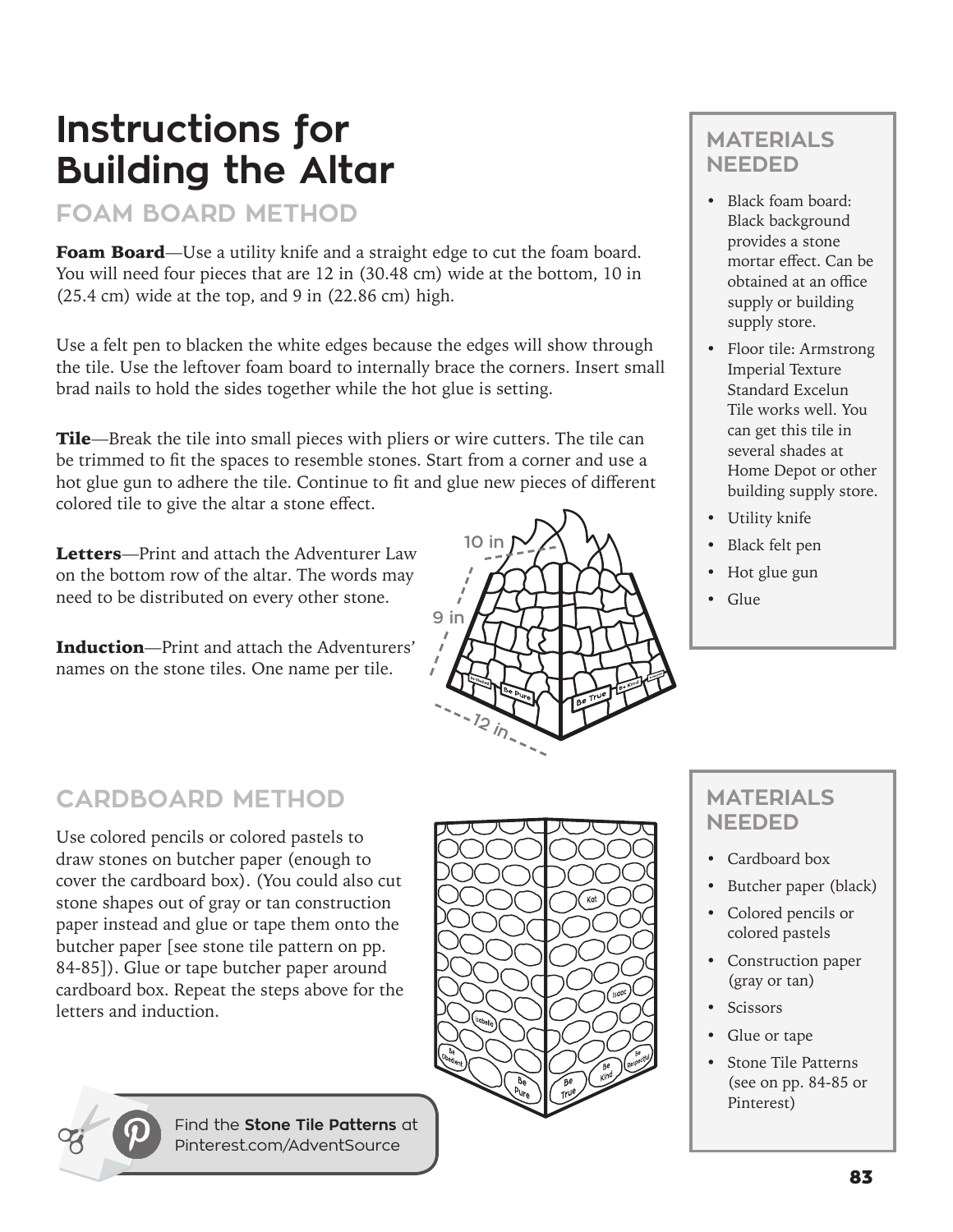## **Instructions for Building the Altar (p. 2)**

**Adventurer Law Stone Tile Patterns**